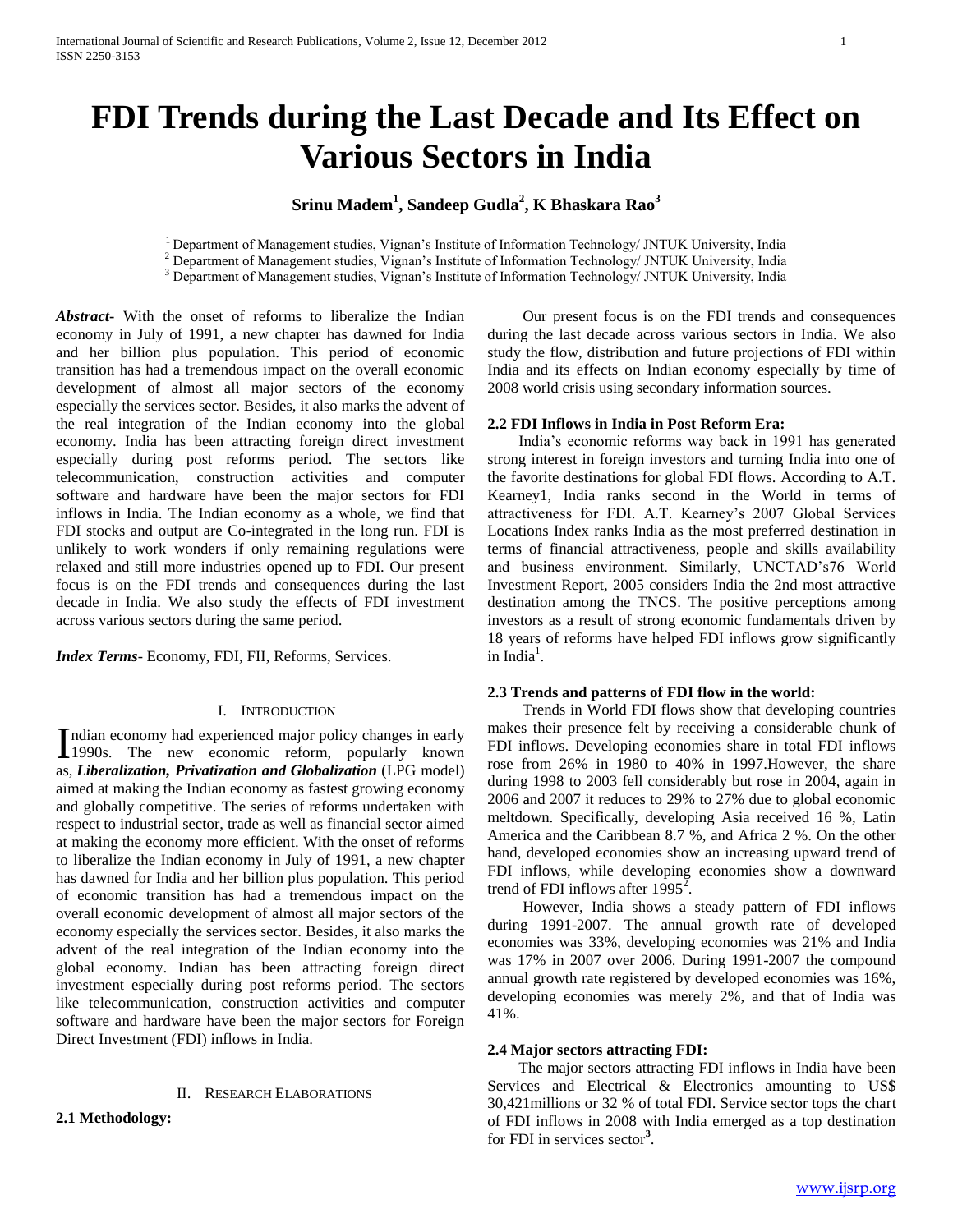#### **2.5 Distribution of FDI within India:**

 FDI inflows in India are heavily concentrated around two cities, Mumbai (US\$ 26899.57 million) and Delhi (US\$ 12683.24 million). Bangalore, Ahmadabad and Chennai are also receiving significant amount of FDI inflows. These five cities together account for 69 per cent of total FDI inflows to India. Mumbai and Delhi together received 50 per cent of total FDI inflows to India during  $2000$  to  $2008<sup>4</sup>$ .

#### **2.6 FDI in India dropped in 2010:**

 India has dropped six places in the global trade body's 2010 rankings of highest foreign direct investment (FDI) compared to the 2009 list.

- India's ranking has dropped to 14th place in 2010 from 8th position in 2009. India attracted FDI worth \$25 billion last year, much lower than the inflows of \$36 billion seen in 2009.
- FDI to South Asia declined to \$32 billion, reflecting a 31 percent slide in inflows to India and a 14 percent drop in flows to Pakistan. But inflows to Bangladesh increased by nearly 30 percent to \$913 million.
- While inflows to India slowed down, FDI in China has increased in  $2010^5$ .

### **2.7 Global foreign direct investment:**

 The United Nations Conference on Trade and Development reported that there was no significant growth of Global FDI in 2010. In 2010 was \$1,122 billion and in 2009 was \$1,114 billion. The figure was 25 percent below the pre-crisis average between 2005 & 2007.

#### **2.8 Indian FDI projections:**

 *.8.1* [United Nations Conference on Trade and Development](http://www.google.co.in/url?sa=t&rct=j&q=UNCTAD&source=web&cd=4&ved=0CEwQFjAD&url=http%3A%2F%2Fen.wikipedia.org%2Fwiki%2FUnited_Nations_Conference_on_Trade_and_Development&ei=4uqQT7XXL82xrAeMxZH7BA&usg=AFQjCNHAJlPOU_vOYqJjSSN76WyIjaqgxA&cad=rja) (UNCTAD) survey projection on FDI:

 Starting from a baseline of less than \$1 billion in 1990, a recent UNCTAD survey projected India as the second most important FDI destination (after China) for transnational corporations during 2010–2012. Services, telecommunication, construction activities, computer software and hardware were attracted higher inflows. Mauritius, Singapore, the US and the UK were among the leading sources of FDI. According to Ernst and Young, foreign direct investment in India in 2010 was \$44.8 billion, and in 2011 experienced an increase of 25% to \$50.8 billion. The world's largest retailer Wal-Mart has termed India's decision to allow 51% FDI in multi-brand retail as a "first important step" and said it will study the finer details of the new policy to determine the impact on its ability to do business in India. However this decision of the government is currently under suspension due to opposition from multiple political quarters.

 2.8.2 FDI in India to rise 66% to \$80 billion in two years: A leading global investment bank has forecast a 66.6 per cent jump in foreign direct investment (FDI) in India. Though India still does not rank highly as an FDI destination, the country is likely to receive FDI of \$80 billion in the next 12-24 month as compared with \$48 billion in the last two-year period. Morgan Stanley noted that 20 per cent of the firms covered in the survey have plans to invest in India over the coming 12-24 months. As per the survey, India still does not rank highly as an FDI destination amongst global investors due to infrastructure concerns and thus India isn't considered as a top FDI destination. Morgan Stanley anticipates that India could attract FDI worth as much as US\$ 80 billion in next 1-2 years while KPMG officials believe that FDI in 2011-12 may cross the US\$ 35 billion mark<sup>6</sup>.

#### **2.9 Economic Survey 2012:**

 The total foreign direct investment flows into major infrastructure sectors during April-December 2011 were up 23.6 percent from a year ago. The power sector was the biggest gainer (43.6 percent of FDI), followed by non-conventional energy (33.8 percent) and telecommunications (49.9 percent). In order to boost economic growth in the country, the Planning Commission has projected an investment of Rs 45 lakh crores (about \$1) trillion) during the Twelfth Plan (2012-17) **<sup>7</sup>** .

#### 2.9.1 Current Foreign Direct Investment:

- FDI inflows rose by 36 per cent to US\$ 23.69 billion during January-October 2011, while the cumulative amount of FDI equity inflows from April 2000 to October 2011 stood at US\$ 226.05 billion, according to the latest data released by the Department of Industrial Policy and Promotion (DIPP).
- The services (including financial and non-financial) sectors attracted highest FDI equity inflows during April-October 2011-12 at US\$ 3.43 billion.
- India received maximum FDI from countries like Mauritius, Singapore, and the US at US\$ 61.2 billion, US\$ 15.2 billion and US\$ 10 billion, respectively, during April 2000-October 2011.
- According to the weekly statistical supplement of the Reserve Bank of India (RBI), India's foreign exchange reserves (forex) stood at US\$ 293.54 billion for the week ended January 6,  $2012^8$ .

#### **2.10 Market Conditions:**

| Table 1.1 Source: FICCI Foreign Direct Investment survey, |  |  |  |  |  |
|-----------------------------------------------------------|--|--|--|--|--|
| December 2010                                             |  |  |  |  |  |

|                    | <b>Respondents</b> |        |     |  |
|--------------------|--------------------|--------|-----|--|
| <b>Factors</b>     | High               | Medium | Low |  |
| Profitability      | 16                 | 61     | 23  |  |
| of<br>Level        | 62                 | 31     |     |  |
| Competition        |                    |        |     |  |
| of<br>Ease         | 22                 | 56     | 22  |  |
| Market             |                    |        |     |  |
| Penetration        |                    |        |     |  |
| <b>Growth Rate</b> | Q۵                 | 13     |     |  |

 Foreign direct investors have shown a lot of confidence in the healthy growth rate of the Indian market with 87 percent of the responding companies rating growth rate of Indian market to be 'high**<sup>9</sup>** '. It can be observed in table 1.1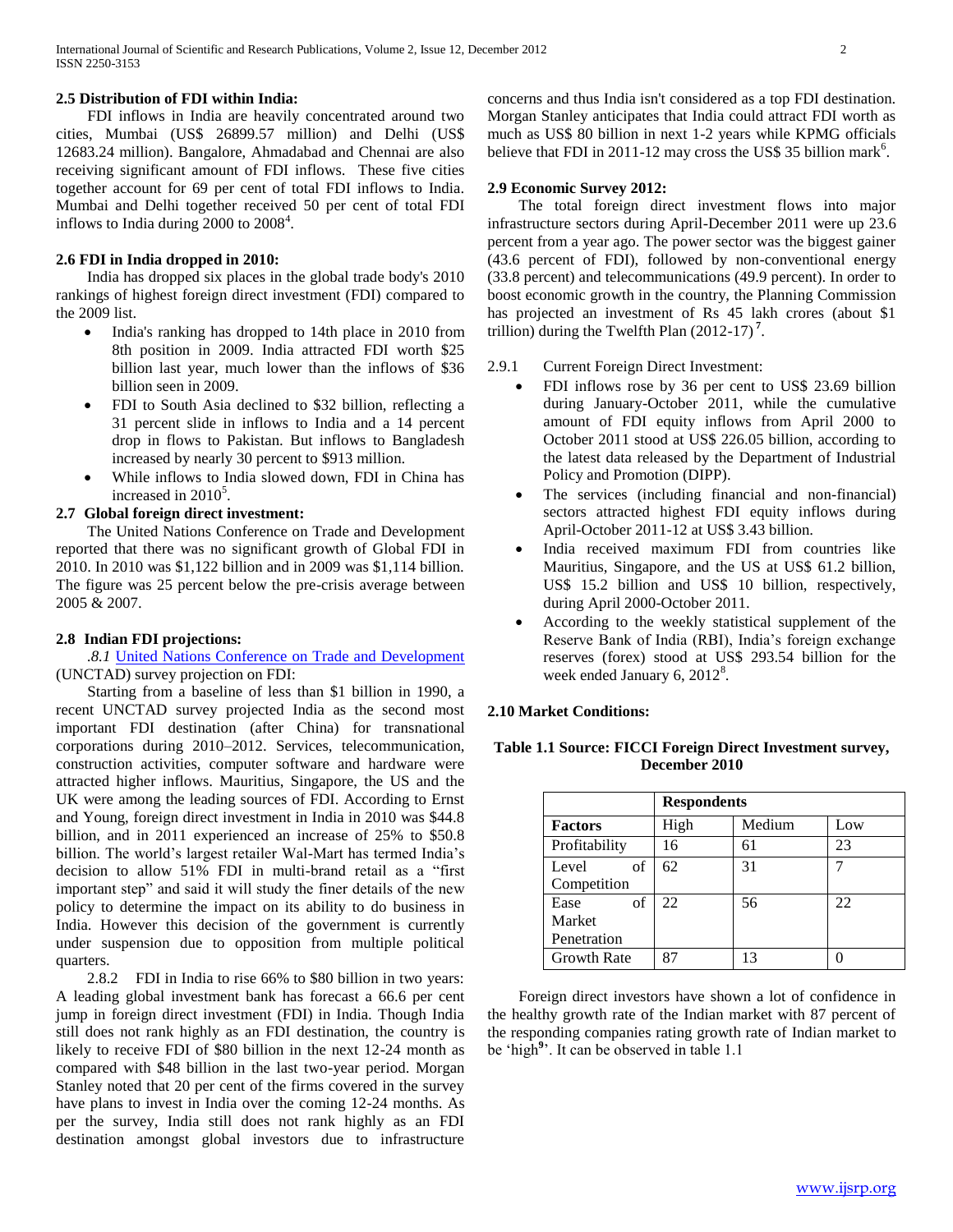#### **2.11 Affect of global crisis on Indian operations & Future outlook:**

 The economic and financial crisis of 2008 created uncertainty across the world. Although the maximum impact of the crisis was felt in the western countries, even emerging market economies like India saw a few percentage points being shaved off their growth in the ensuing period. The responses received show that slowdown of the Indian economy in 2009 had an adverse affect on Indian operations of about 60 percent of the surveyed firms. Most of the investors said that they had to face a decline in demand, profitability and sales**<sup>10</sup>** .

#### **2.12 Changed perception about India after the Crisis:**

 A mixed response was received with respect to the change in perception about India as an investment destination post crisis. While 49 percent did think more positively about India post the global crisis, a slightly higher proportion - 51 percent - of respondents said that the crisis did not lead to any particular change in their perception and they continue to attach the same level of importance to India as they did in pre crisis days**<sup>11</sup>** .

#### **2.13 Challenges and welcoming factors before India**:

 At last, since economies that enjoy relatively higher rate of growth succeed in attracting a bigger chunk of foreign investment, which, in turn, is expected to accelerate their growth, it is fair to expect that India would have a larger share of FDI in the coming decades. The challenge before India is to disentangle the effects of FDI by taking measures to maximize positive spillovers and minimize the negative effects. While welcoming FDI, priority should be given to investment in industries that have wide spill over effects in technology transfer, manpower training, and employment generation and industries that benefit mass consumption rather than increasing conspicuous consumption or consumption by small group of privileged elite**<sup>12</sup>** .

#### **2.14 FDI by sector and industry:**

 FDI inflows and outflows slumped in all three sectors (primary, manufacturing and services) in 2009. The global economic and financial crisis continued to dampen FDI flows not only in industries sensitive to business cycles – such as chemicals and the automobile industry – but also in those that were relatively resilient in 2008, such as pharmaceuticals and food and beverage products. In 2009, only a handful of industries generated higher investments via cross-border M&A s than in the previous year; these included electrical and electronic equipment, electricity services and construction. Telecommunication services also continued to expand, protected by resilient demand and a slightly lower internationalization than in other industries (e.g. in the United States, FDI in the information industry, which includes telecommunications, rose by 41 per cent in 2009 compared to 2008.

 It is observed from the table 1.2 that services sector, Telecom, software, Housing and Real estate and construction have witnessed more than 5% increment of FDI during 2000 and 2012. Remaining all the sectors have achieved less than 5% increment of FDI. It is observed that the sectors who have given support by the government have got good share of FDI inflow.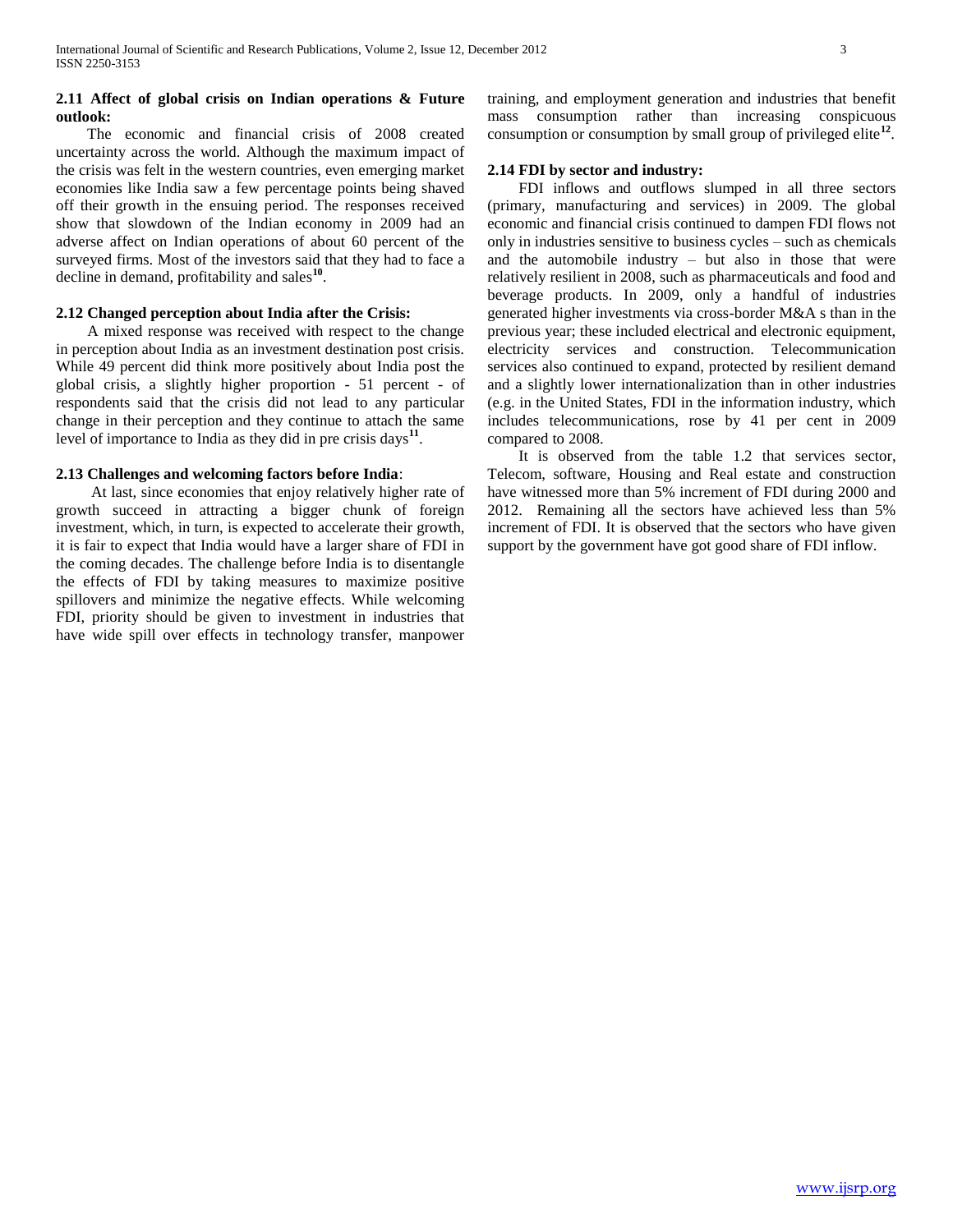# **Table 1.2 Source: Department of Industrial Policy and Promotion** FROM APRIL 2000 TO JANUARY 2012.

| S.No | Sector                                                                                                                                |               | <b>Amount of FDI Inflows</b> |                               |
|------|---------------------------------------------------------------------------------------------------------------------------------------|---------------|------------------------------|-------------------------------|
|      |                                                                                                                                       | (In Rs crore) | (In US\$ million)            | with total<br>FDI Inflows (+) |
| 11   | <b>SERVICES SECTOR</b>                                                                                                                | 143,878.44    | 31,970.85                    | 19.99                         |
| 2    | <b>TELECOMMUNICATIONS</b>                                                                                                             | 57,049.95     | 12,546.54                    | 7.84                          |
| 3    | <b>COMPUTER SOFTWARE &amp; HARDWARE</b>                                                                                               | 49,626.45     | 11,106.50                    | 6.94                          |
| 14   | <b>HOUSING &amp; REAL ESTATE</b><br>(INCLUDING CINEPLEX,MULTIPLEX,<br><b>INTEGRATED TOWNSHIPS &amp;</b><br>COMMERCIAL COMPLEXES ETC.) | 49,024.58     | 10,972.67                    | 6.86                          |
| 5    | <b>CONSTRUCTION ACTIVITIES</b>                                                                                                        | 49,440.18     | 10,867.24                    | 6.79                          |
| 6    | <b>DRUGS &amp; PHARMACEUTICALS</b>                                                                                                    | 42.745.26     | 9,170.24                     | 5.73                          |
| 17   | <b>POWER</b>                                                                                                                          | 32,798.25     | 7,214.83                     | 4.51                          |
| 8    | <b>AUTOMOBILE INDUSTRY</b>                                                                                                            | 29.354.31     | 6,469.53                     | 4.04                          |
| 9    | <b>METALLURGICAL INDUSTRIES</b>                                                                                                       | 26,287.48     | 5,909.42                     | 3.69                          |
| 10   | PETROLEUM & NATURAL GAS                                                                                                               | 14,611.84     | 3,338.75                     | 2.09                          |
| 11   | <b>CHEMICALS</b><br>(OTHER THAN FERTILIZERS)                                                                                          | 14,703.35     | 3,244.93                     | 2.03                          |
| 12   | <b>HOTEL &amp; TOURISM</b>                                                                                                            | 14,770.58     | 3,229.48                     | 2.02                          |
| 13   | <b>TRADING</b>                                                                                                                        | 14.131.09     | 3,126.53                     | 1.95                          |
| 14   | <b>ELECTRICAL EQUIPMENTS</b>                                                                                                          | 12,902.14     | 2,844.75                     | 1.78                          |
| 15   | <b>INFORMATION &amp; BROADCASTING</b><br>(INCLUDING PRINT MEDIA)                                                                      | 12,062.20     | 2,632.88                     | 1.65                          |
| 16   | <b>CEMENT AND GYPSUM PRODUCTS</b>                                                                                                     | 11,324.88     | 2,535.43                     | 1.58                          |
| 17   | <b>MISCELLANEOUS MECHANICAL</b><br><b>&amp; ENGINEERING INDUSTRIES</b>                                                                | 9.787.16      | 2.180.26                     | 1.36                          |
| 18   | <b>CONSULTANCY SERVICES</b>                                                                                                           | 8,772.22      | 1,924.54                     | 1.20                          |
| 19   | <b>INDUSTRIAL MACHINERY</b>                                                                                                           | 7,590.94      | 1,664.26                     | 1.04                          |
| 20   | <b>PORTS</b>                                                                                                                          | 6,717.37      | 1,635.08                     | 1.02                          |
| 21   | <b>AGRICULTURE SERVICES</b>                                                                                                           | 6,912.48      | 1,445.37                     | 0.90                          |
| 22   | <b>FOOD PROCESSING INDUSTRIES</b>                                                                                                     | 6,324.11      | 1,376.99                     | 0.86                          |
| 23   | <b>NON-CONVENTIONAL ENERGY</b>                                                                                                        | 6,142.37      | 1,324.22                     | 0.83                          |
| 24   | <b>HOSPITAL &amp; DIAGNOSTIC CENTRES</b>                                                                                              | 5,252.56      | 1,183.04                     | 0.74                          |
| 25   | <b>ELECTRONICS</b>                                                                                                                    | 5,214.60      | 1,151.07                     | 0.72                          |
| 26   | <b>TEXTILES</b><br>(INCLUDING DYED,PRINTED)                                                                                           | 5,036.27      | 1,104.54                     | 0.69                          |
| 27   | <b>SEA TRANSPORT</b>                                                                                                                  | 4,992.35      | 1,100.78                     | 0.69                          |
| 28   | <b>FERMENTATION INDUSTRIES</b>                                                                                                        | 4,480.65      | 1,022.15                     | 0.64                          |
| 29   | MINING                                                                                                                                | 4.042.33      | 937.90                       | 0.59                          |
| 30   | <b>PAPER AND PULP</b><br>(INCLUDING PAPER PRODUCTS)                                                                                   | 3.554.22      | 764.00                       | 0.48                          |
| 31   | <b>PRIME MOVER</b><br>(OTHER THAN ELECTRICAL GENERATORS)                                                                              | 2,801.95      | 599.13                       | 0.37                          |
| 32   | <b>MEDICAL AND SURGICAL APPLIANCES</b>                                                                                                | 2.421.14      | 514.08                       | 0.32                          |
| 33   | <b>CERAMICS</b>                                                                                                                       | 2,171.84      | 503.79                       | 0.31                          |
| 34   | <b>EDUCATION</b>                                                                                                                      | 2,306.13      | 491.99                       | 0.31                          |
| 35   | <b>RUBBER GOODS</b>                                                                                                                   | 2,124.88      | 454.47                       | 0.28                          |
| 36   | <b>AIR TRANSPORT</b><br>(INCLUDING AIR FREIGHT)                                                                                       | 1,924.46      | 431.20                       | 0.27                          |
| 37   | <b>MACHINE TOOLS</b>                                                                                                                  | 1,950.99      | 428.94                       | 0.27                          |
| 38   | <b>SOAPS, COSMETICS &amp;</b><br><b>TOILET PREPARATIONS</b>                                                                           | 1,934.00      | 411.34                       | 0.26                          |
| 39   | <b>DIAMOND, GOLD ORNAMENTS</b>                                                                                                        | 1,505.37      | 334.31                       | 0.21                          |
| 40   | <b>VEGETABLE OILS AND VANASPATI</b>                                                                                                   | 1,300.77      | 276.56                       | 0.17                          |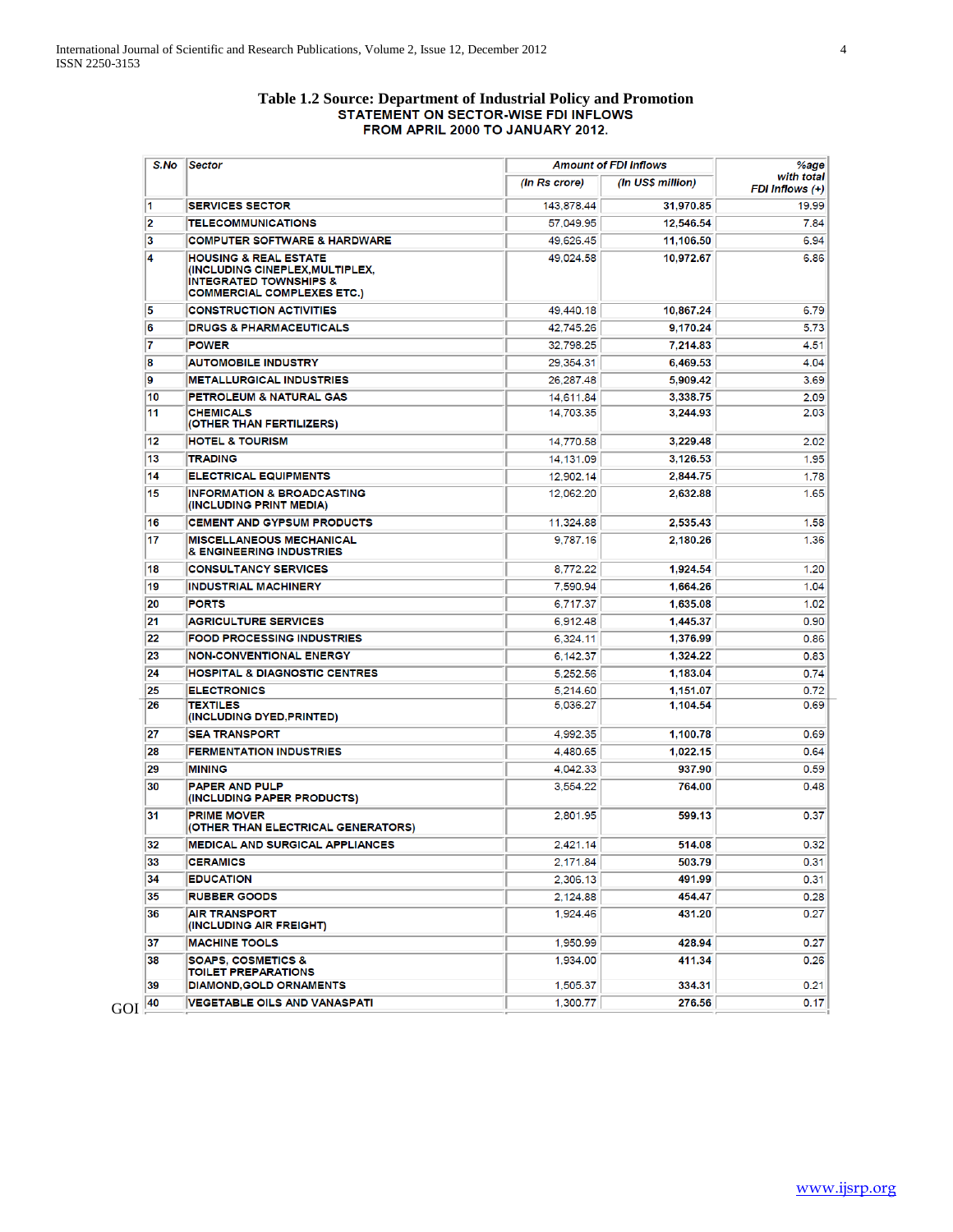| S.No | <b>Sector</b>                                                                     | <b>Amount of FDI Inflows</b> |                               | %age |
|------|-----------------------------------------------------------------------------------|------------------------------|-------------------------------|------|
|      | (In Rs crore)                                                                     | (In US\$ million)            | with total<br>FDI Inflows (+) |      |
| 41   | <b>FERTILIZERS</b>                                                                | 1.196.78                     | 255.35                        | 0.16 |
| 42   | <b>PRINTING OF BOOKS</b><br>(INCLUDING LITHO PRINTING INDUSTRY)                   | 1,110.39                     | 244.28                        | 0.15 |
| 43   | <b>RAILWAY RELATED COMPONENTS</b>                                                 | 1,058.18                     | 234.76                        | 0.15 |
| 44   | <b>COMMERCIAL, OFFICE &amp;</b><br><b>HOUSEHOLD EQUIPMENTS</b>                    | 1.026.70                     | 225.85                        | 0.14 |
| 45   | <b>AGRICULTURAL MACHINERY</b>                                                     | 903.70                       | 200.32                        | 0.13 |
| 46   | <b>GLASS</b>                                                                      | 806.00                       | 176.20                        | 0.11 |
| 47   | <b>EARTH-MOVING MACHINERY</b>                                                     | 728.90                       | 167.33                        | 0.10 |
| 48   | <b>TEA AND COFFEE</b><br>(PROCESSING & WAREHOUSING<br><b>COFFEE &amp; RUBBER)</b> | 451.11                       | 100.26                        | 0.06 |
| 49   | <b>PHOTOGRAPHIC RAW FILM AND PAPER</b>                                            | 269.26                       | 66.54                         | 0.04 |
| 50   | INDUSTRIAL INSTRUMENTS                                                            | 304.26                       | 65.95                         | 0.04 |
| 51   | LEATHER, LEATHER GOODS AND PICKERS                                                | 267.90                       | 59.60                         | 0.04 |
| 52   | <b>RETAIL TRADING</b><br>(SINGLE BRAND)                                           | 204.07                       | 44.45                         | 0.03 |
| 53   | <b>BOILERS AND STEAM</b><br><b>GENERATING PLANTS</b>                              | 201.86                       | 41.77                         | 0.03 |
| 54   | <b>SUGAR</b>                                                                      | 174.64                       | 39.56                         | 0.02 |
| 55   | <b>TIMBER PRODUCTS</b>                                                            | 173.56                       | 36.17                         | 0.02 |
| 56   | <b>COAL PRODUCTION</b>                                                            | 103.11                       | 24.78                         | 0.02 |
| 57   | <b>SCIENTIFIC INSTRUMENTS</b>                                                     | 96.78                        | 21.21                         | 0.01 |
| 58   | <b>DYE-STUFFS</b>                                                                 | 84.86                        | 19.00                         | 0.01 |
| 59   | <b>GLUE AND GELATIN</b>                                                           | 70.56                        | 14.55                         | 0.01 |
| 60   | <b>DEFENCE INDUSTRIES</b>                                                         | 17.68                        | 3.72                          | 0.00 |
| 61   | <b>COIR</b>                                                                       | 9.56                         | 2.02                          | 0.00 |
| 62   | <b>MATHEMATICAL, SURVEYING</b><br>AND DRAWING INSTRUMENTS                         | 5.05                         | 1.27                          | 0.00 |
| 63   | <b>MISCELLANEOUS INDUSTRIES</b>                                                   | 33,596.67                    | 7,487.61                      | 4.68 |
|      | <b>SUB. TOTAL</b>                                                                 | 722,833.70                   | 159,973.12                    |      |
| 64   | <b>RBI'S-NRI SCHEMES</b><br>$(2000 - 2002)$                                       | 533.06                       | 121.33                        |      |
|      | <b>GRAND TOTAL</b>                                                                | 723,366.76                   | 160,094.45                    |      |

#### III. FINDINGS

 The study finds that there is a positive relationship between foreign direct investment and economic growth. Also it is found that economic growth granger cause, FDI in case of India in the post liberalization phase. During 1992-93, several additional measures were taken by the government to encourage investment flows: foreign direct investment, portfolio investment, NRI investment and deposit and investment in global depository receipts.

 Indian economy has reached in the orbit of high rate of economic growth. She is being widely acclaimed and recognized as an emerging global economic power. The rate of growth recorded during the period 1950-51 to 2004-05 clearly showed a tendency of steady upward trend. However, the decade of eighties emerged as a beginning of the high rate of economic growth or at least a dramatic departure from the past growth performance. This tendency had continued in the 1990s and further growth stimulus has occurred in the early 21st

century.FDI inflows to India remained sluggish, when global FDI flows to EMEs had recovered in 2010-11, despite sound domestic economic performance ahead of global recovery.

#### IV. CONCLUSIONS

 An analysis of the recent trends in FDI flows at the global level as well as across regions/countries suggests that India has generally attracted higher FDI flows in line with its robust domestic economic performance and gradual liberalization of the FDI policy as part of the cautious capital account liberalization process.

 Inward FDI has boomed in post-reform India. At the same time, the composition and type of FDI has changed considerably. The services sector accounted for a steeply rising share of FDI stocks in India since the mid-1990s. The Indian economy as a whole, we find that FDI stocks and output are Co-integrated in the long run. FDI is unlikely to work wonders if only remaining regulations were relaxed and still more industries opened up to FDI.